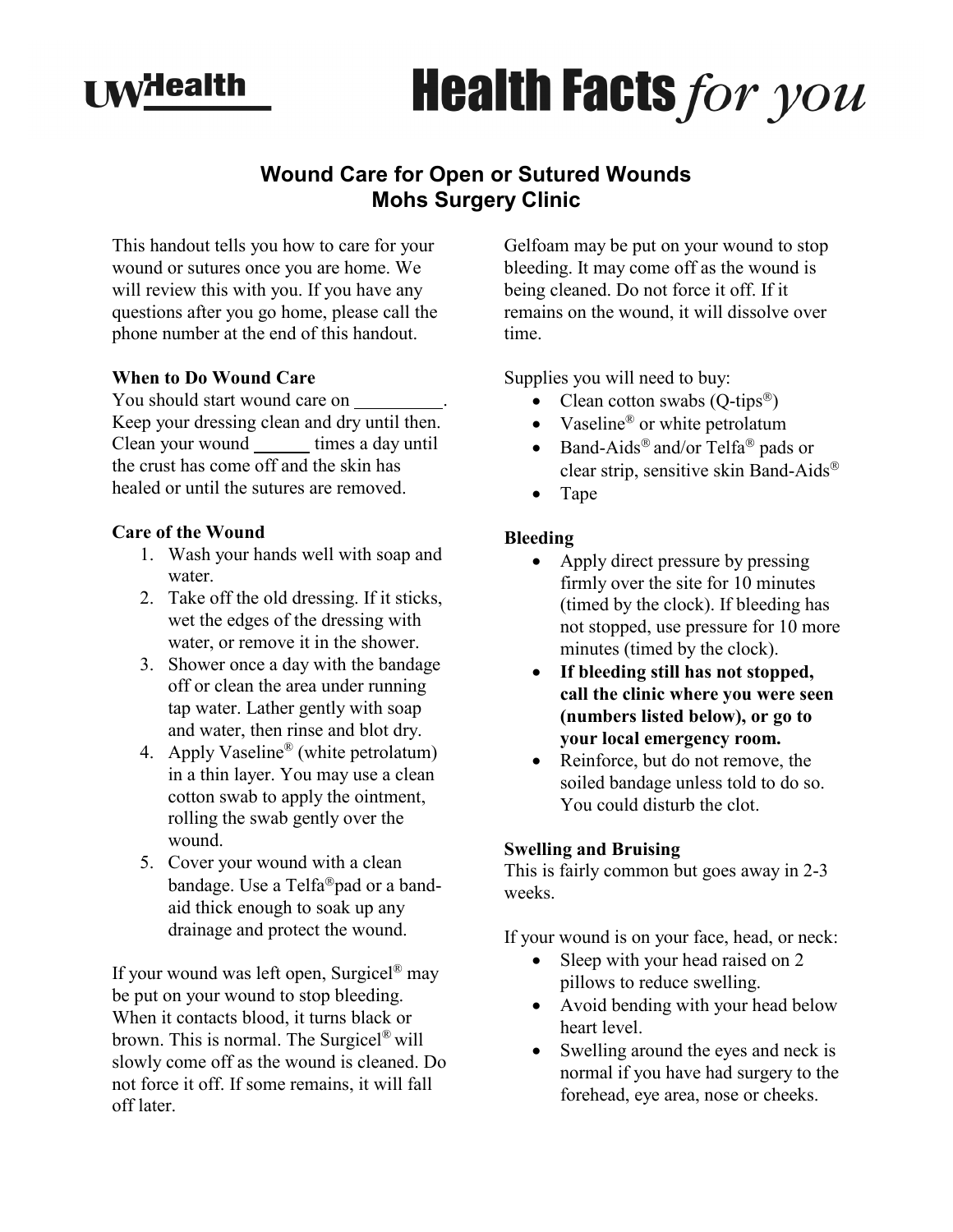Swelling will be worse in the morning and improve during the day. Expect that swelling may last for 3 days or longer.

If your wound is on your arm or leg:

- Wounds on the arm or leg may heal more slowly than other areas. Keep your arm or leg raised as much as you can. This will help prevent swelling and speed healing.
- Use a compression stocking or  $Ace^{\otimes}$ wraps if told to do so.

Apply ice or cold compresses to prevent and reduce swelling if told to do so.

- Do not apply ice right on the skin. Ice should be placed in a plastic bag then wrapped in a towel and applied to the bandaged wound.
- Ice should be kept on for only 15 minutes at a time.

#### **Pain Control**

Unless your doctor tells you otherwise, you may take both Tylenol® or ibuprofen to help control your pain. We recommend:

- Tylenol<sup>®</sup> 1000mg every 6-8 hours
- Ibuprofen 600mg every 6 hours

You may take them together every 6-8 hours or taking one type alone and then the other type 3-4 hours later. Repeat this pattern, alternate medicines every 3-4 hours.

**If prescribed a narcotic pain medicine, please do not drink or drive while you are taking it. It is best to take narcotics with food to prevent nausea/vomiting. They may also cause constipation. You may use over the counter stool softeners as needed. Limit use of over the counter Tylenol (acetaminophen) if you are given a prescription that contains acetaminophen.** Discharge pain medicine:

**If you have a sudden increase in pain that is not helped by pain medicines and ice compresses, please call the clinic where you were seen.** You may have bleeding under your skin and need treatment.

 $\mathcal{L}_\mathcal{L}$ 

#### **Activities**

- Do not do heavy activity for the first 2 days or as instructed.
- No swimming or use of hot tubs until your wound is fully healed.
- If you have stitches on the cheek or in the mouth area, avoid chewing on that side and talk as little as you can. Eat soft foods and rinse your mouth after eating or drinking. Avoid smoking.

#### **Infection Control**

Infection is not common when the wound is well cared for. If you notice any of these signs of infection, please call the clinic.

- Fever greater than  $101^{\circ}F$
- Increased pain or swelling of the wound
- Pus or smelly wound drainage
- Redness spreading out from the wound
- Warmth around the wound site

Antibiotic medicine:

#### **Scarring**

All wounds cause some scarring. Time improves most scars. Cover-up make up may be used after the wound has healed. Sunscreen should be used on scars after healing. Some people may develop very thick scars, or keloids, which may need extra medical care. Call our office if this occurs and we will schedule a follow up visit.